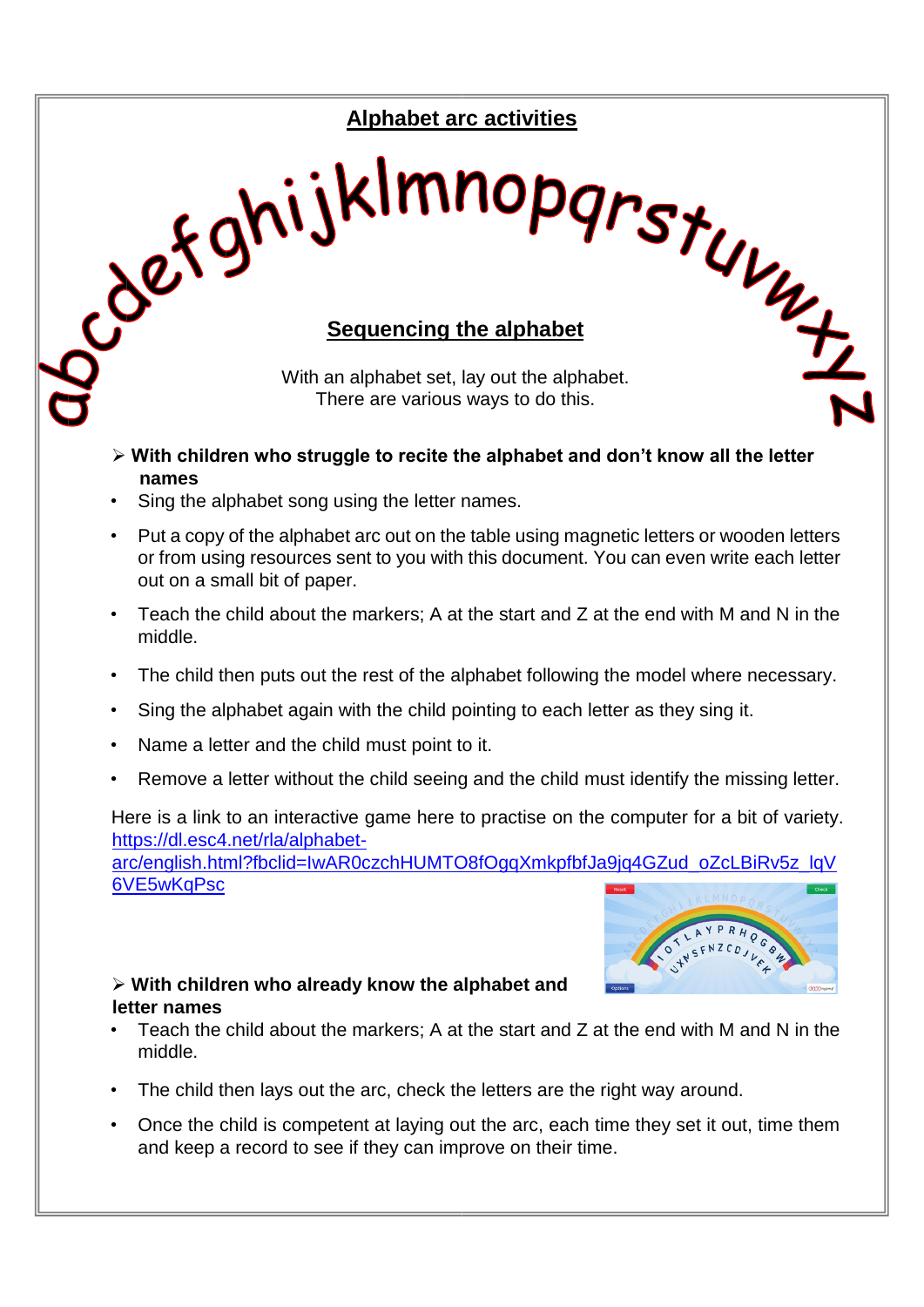- As the child becomes more competent, put the letters in a bag and see if the child can put the letters in the correct place in the arc as they pull them out randomly.
- Play Alphabet Beetle. Share the letters out between 2 and take it in turns to lay down a letter. The letter you lay down must go before or after a letter that has already been laid. As you put the letter down say; *"D comes before E"* or *"M comes after L".* The winner is the first person to get rid of their letters.
- Ask the child to recite the alphabet from a given letter. Initially do it with the alphabet arc in front of them and then later without it.
- Without looking at the arc the child could tell you what letter comes before D, after X, before M etc. Use the alphabet arc to check if correct.

# **Using the alphabet arc to learn to read new decodable words**

Once the alphabet arc is made, it can be used to practise the segmentation and blending of decodable words for reading. The adult brings down the tactile letters to make the new sight word in the centre of the arc. The pupil is then shown how to segment the word into its separate phonemes.

In the example here, the word 'cat' should be segmented by moving apart each of the tactile letters representing each phoneme as follows: ca-t. The individual phonemes should be said aloud as a pure sound as they are moved. Then the letters can be pushed back together and the whole word is said aloud. The pupil is then asked to repeat this process.



### **Using the alphabet arc to learn new spellings**

In a similar way, new spellings can be introduced and then overlearned in the following way:

- 1. The adult asks the pupil to find the letters to spell the word. In this example, cat. 2. As the pupil brings down the letter 'c', she should say the sound as a pure sound: /c/
- 3. Then she brings down the 'a', saying /a/, and finally the 't', saying /t/.
- 4. Then she should separate the tactile letters into the individual phonemes, saying these as she moves the letters apart: /c/ /a/ /t/.
- 5. Then she should push the tactile letters back together, blending the phonemes aloud as she does so.
- 6. Finally, she should say the whole word, 'cat', and then put the tactile letters back in the arc in order; saying the letter names as she does so: 'c' 'a' 't'.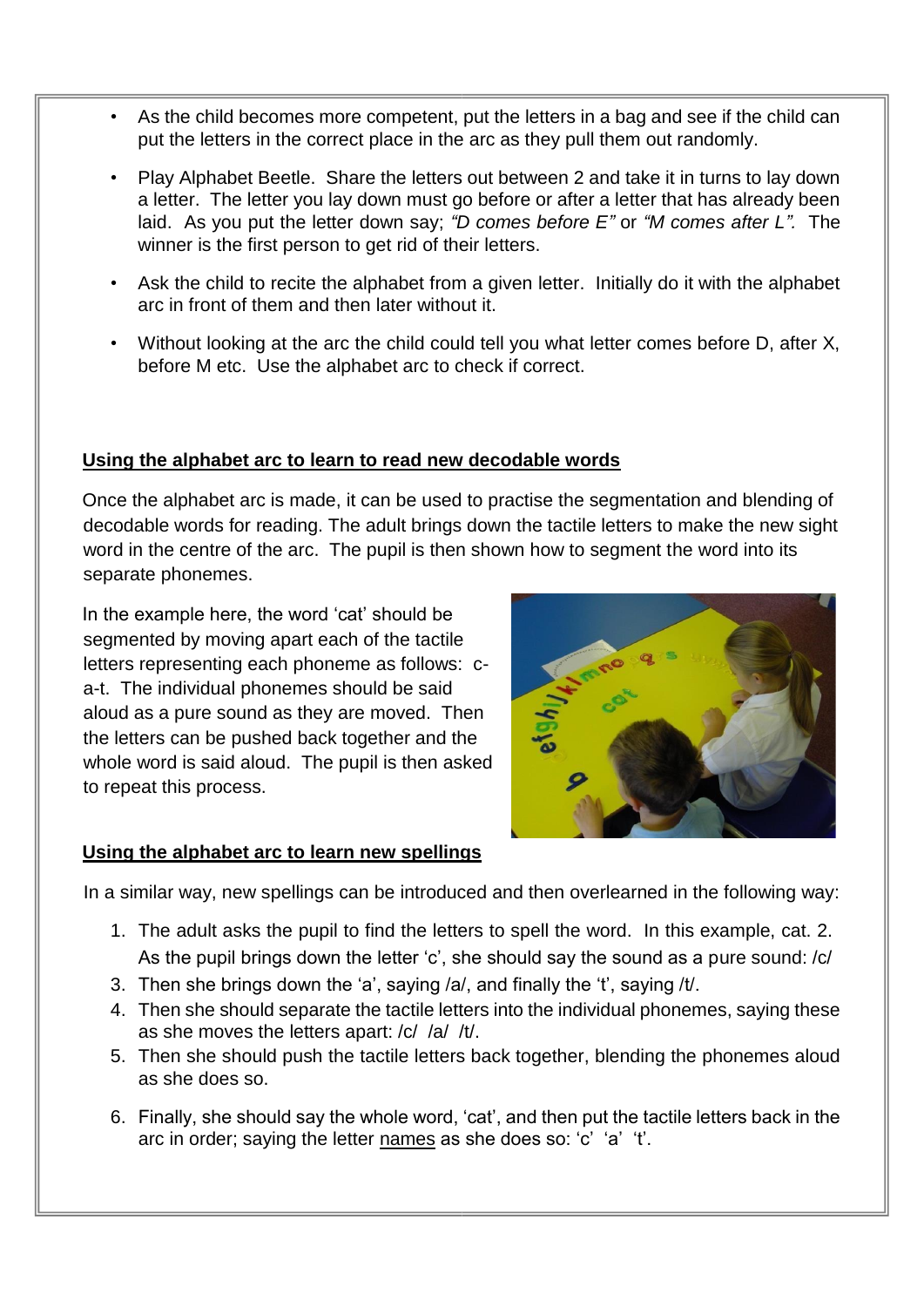7. Take care where 2 letters say one sound, for example; in 'Letters and Sounds', /ck/ is taught early on in Phase 2 and therefore a word such as 'back' would be orally segmented as: /b/ /a/ /ck/

## **Using the alphabet arc to learn to read and spell new sight words (not decodable)**

Assess the pupil to ascertain which **high frequency words** they can **spell.** Choose a maximum of 2 words they had difficulty with spelling to focus on.

- Show them 1 word at a time on card (or written on a board).
- Use the following method to learn new the word: **Look at the word Say the whole word Say the individual names of the letters**

**Touch the letters in the alphabet arc to spell the word saying the letter name as they do.** 

Repeat this 6 times.

• Then say the word, spell it out using letter names, take the letters needed out of the arc and make the word. Now write this on a whiteboard saying the letter names as they write them.

I have attached a fantastic link below of some games you can use supporting your child to read sight words which require pen and paper only. [https://www.youtube.com/watch?v=Yq-6XAT\\_Bhk&feature=youtu.be](https://www.youtube.com/watch?v=Yq-6XAT_Bhk&feature=youtu.be)

The words your child's class teacher would like you to focus on this week are:

1.

2.

3,

4.

5.

Please don't hesitate to get in touch using the year group email if you need further advice and support

Resources and Ideas take from: Learning Can be Fun! Alphabet sequencing by S.Briggs (Egon Publishers) Beat Dyslexia (LDA), Dyslexia Institute Literacy Programme – Walker, J. Goldup, W and Lomas, S. (Dyslexia Action)